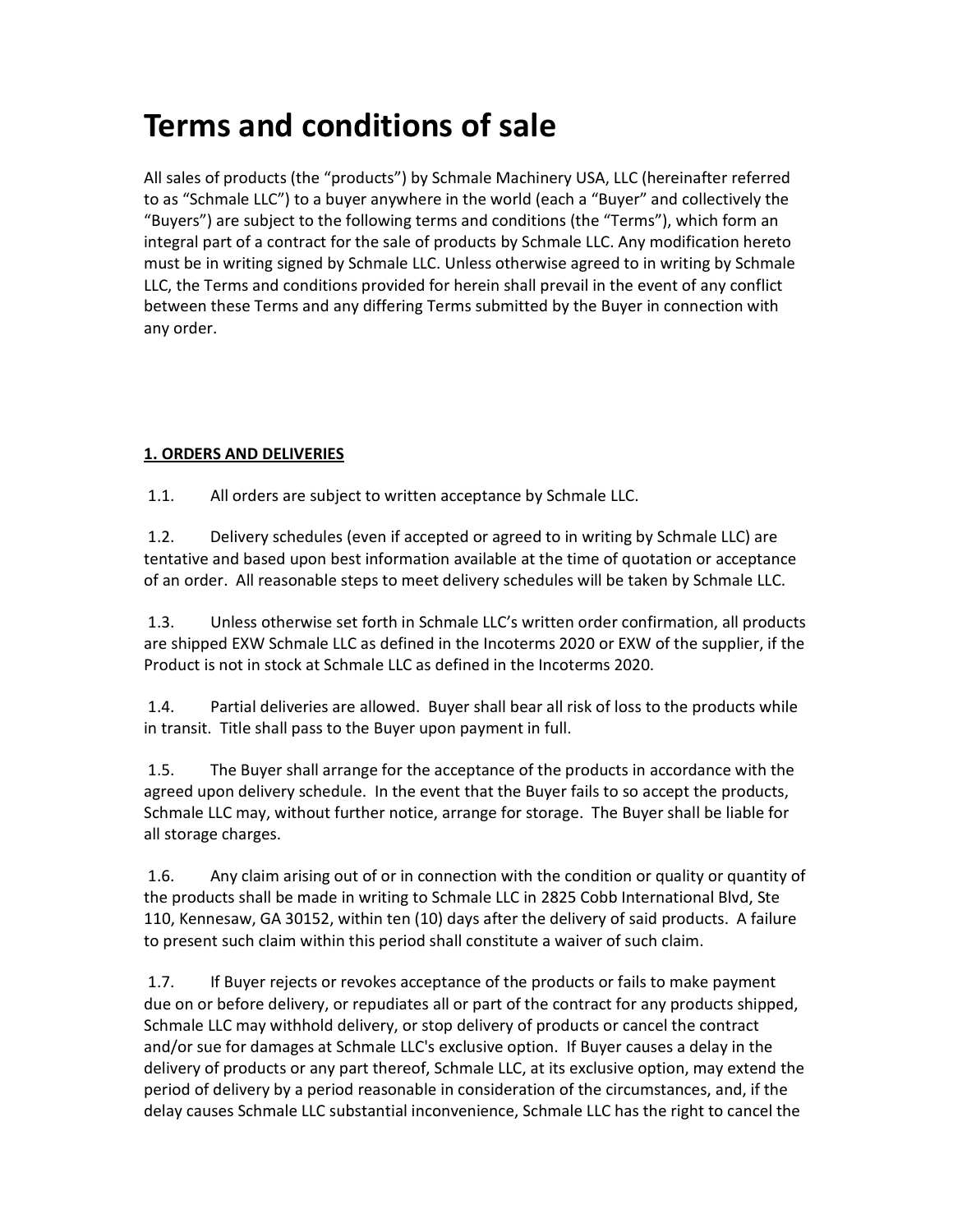delivery of the products whose delivery is delayed. Schmale LLC reserves the right to recoup any expenses incurred or damages suffered by Schmale LLC as a result of such delays.

## 2. PRICES AND QUOTATIONS

 2.1. Prices are subject to change without notice, but any such changes shall not affect accepted orders scheduled for shipment within 30 days from the date the order is entered. Prices of products scheduled for shipment after that period shall be those as published and in effect at the time of shipment. However, Buyer may, by written notice within 5 days of receipt of the information on price increases, elect to cancel the order for said products.

2.2. Price quotations are firm for 30 days.

 2.3. Prices in catalogs or brochures are not binding unless confirmed in writing by Schmale LLC in an order confirmation. Unless otherwise agreed in writing between the parties, all prices are net EXW Schmale LLC's or vendors and exclusive of packaging, transport, delivery, assembly, installation, initial commissioning and acceptance costs.

# 3. PAYMENT

 3.1. All orders will be invoiced upon shipment. Unless otherwise specified in a written order confirmation, payment shall be made to Schmale LLC within 15 days of the date of invoice. Unless otherwise agreed in writing, Schmale LLC reserves the right to submit invoices for partial shipments. Schmale LLC reserves the right for an advanced payment before shipping. Schmale LLC reserves the right for multiple down payments, especially when machines or customized products are ordered.

 3.2. Schmale LLC may charge interest from the due date of payment at the rate of 1.5 % per month, or at the maximum lesser rate allowed by law. In the event of collection of the amount due by an attorney, Schmale LLC shall be entitled, in addition to such other relief as may be granted, to reasonable attorney's fees. All further rights and remedies are expressly reserved.

# 4. SECURITY INTEREST

 4.1. As security for the timely payment and performance of all amounts due by Buyer to Schmale LLC, Buyer hereby grants to Schmale LLC a first priority security interest (the "Security Interest") in the products following delivery thereof to Buyer ("Collateral"). The Security Interest shall remain in force until payment in full of the entire purchase price for the products and any other amounts due to Schmale LLC by the Buyer has been effected.

 4.2. If so requested by Schmale LLC, Buyer shall deliver to Schmale LLC, in form and substance satisfactory to Schmale LLC, and duly executed as required by Schmale LLC, such financing statements and other security interest perfection documentation, duly filed under the UCC in all jurisdictions as may be necessary, or in Schmale LLC's opinion, desirable, to perfect Schmale LLC's Security Interest in the Collateral, in order to establish, perfect, preserve and protect the Security Interest as a legal, valid and enforceable security interest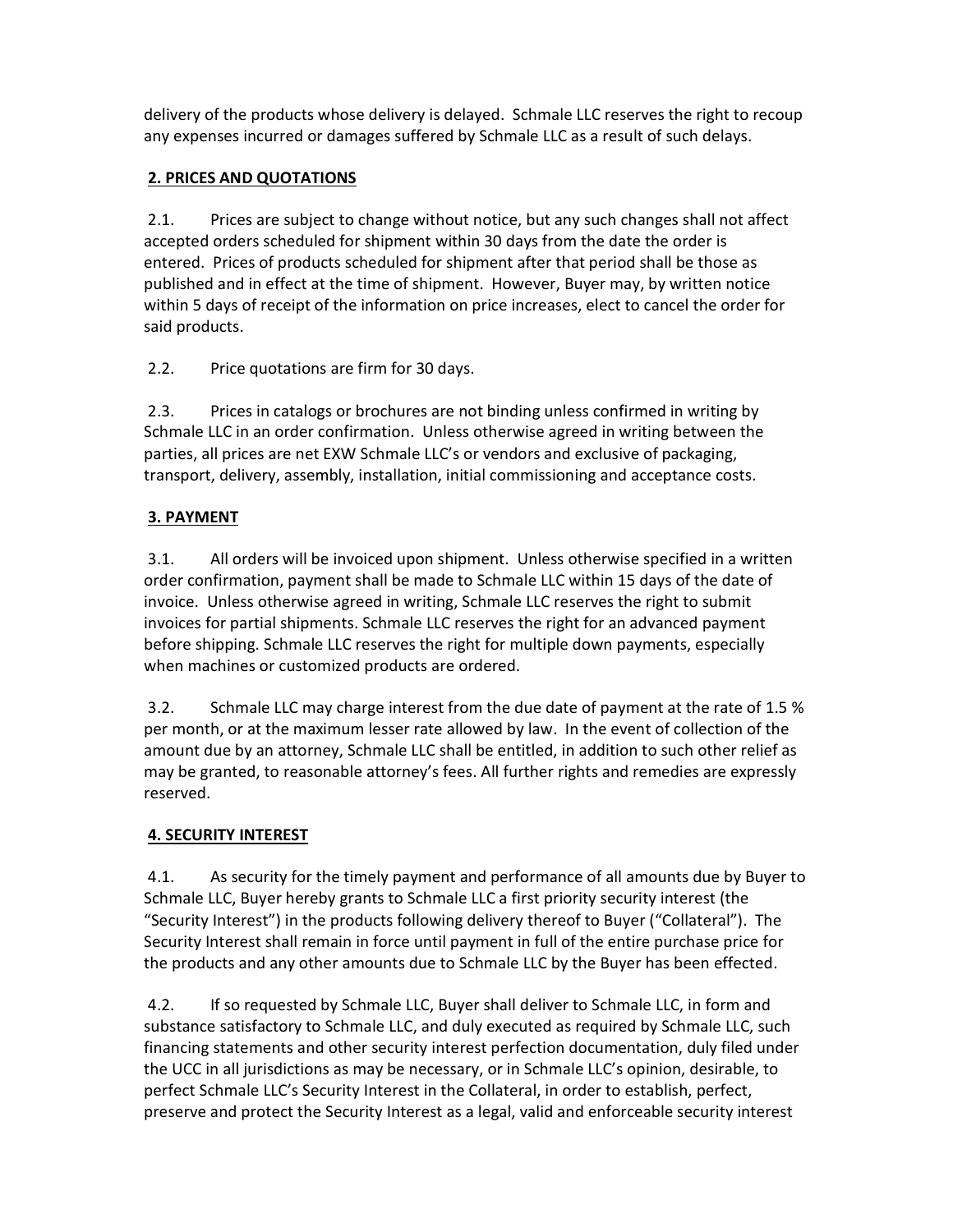and lien, and all property or documents of title, in cases in which possession is required for the perfection of the Security Interest.

## 5. SOFTWARE

 5.1. With respect to software incorporated into, or used in connection with, any products, Schmale LLC hereby grants Buyer a non-exclusive and non-transferable license to use such software in connection with the products for which the software was delivered. Such license shall not include any right to copy, modify, market, sublicense or distribute the software, to make the software available to any other person, whether on a time sharing basis or otherwise, or to create works derivative of the software.

 5.2. Any software delivered to Buyer by or on behalf of Schmale LLC may not be reverse engineered, decompiled, decrypted or otherwise altered without Schmale LLC's prior written approval.

 5.3. Buyer acknowledges and agrees that all title and interest, including all patents, copyrights and trade secret rights in software are the exclusive property of Schmale LLC or its licensors, if any, and that such software is licensed to Buyer by or on behalf of Schmale LLC and not sold to Buyer.

# 6. RETURN POLICY

 6.1. Returns for credit are not allowed without Schmale LLC's prior written consent. Only unused standard products in original packaging and suitable for resale will be considered for credit, provided that such products are received within 30 days of the original invoice date. Special order products (including but not limited to non-stocked items, specifically designed products, non-standard aggregates, special assemblies, machines, control systems, and electronic products) are not returnable for credit.

 6.2. Credit will be based upon prices in effect at the time of return or time of invoicing, whichever price is lower, less deduction for handling, re-inspection, and less any additional expenses incurred in restoring goods to saleable condition, as determined by Schmale LLC's inspection. The restocking charge will be the higher of 20% of the purchase price invoiced for such products or Schmale LLC's documented costs and expenses in connection with restocking the returned products. All return shipping charges must be prepaid by the Buyer.

 6.3. Products not accepted for credit (such as used or damaged products, or products with missing accessories or packaging materials) will be returned freight collect to Buyer, or become Schmale LLCs property after 30 days.

## 7. ORDER CANCELLATIONS

 Order cancellations by Buyer are subject to a reasonable charge, to be determined by and at the sole discretion of Schmale LLC. Orders for Special order products (as defined under section "Return Policy") may not be cancelled. A cancellation charge of the higher of 20% of the purchase price invoiced for such products or Schmale LLC's documented costs and expenses resulting from such cancellation will be applied to any order cancellation.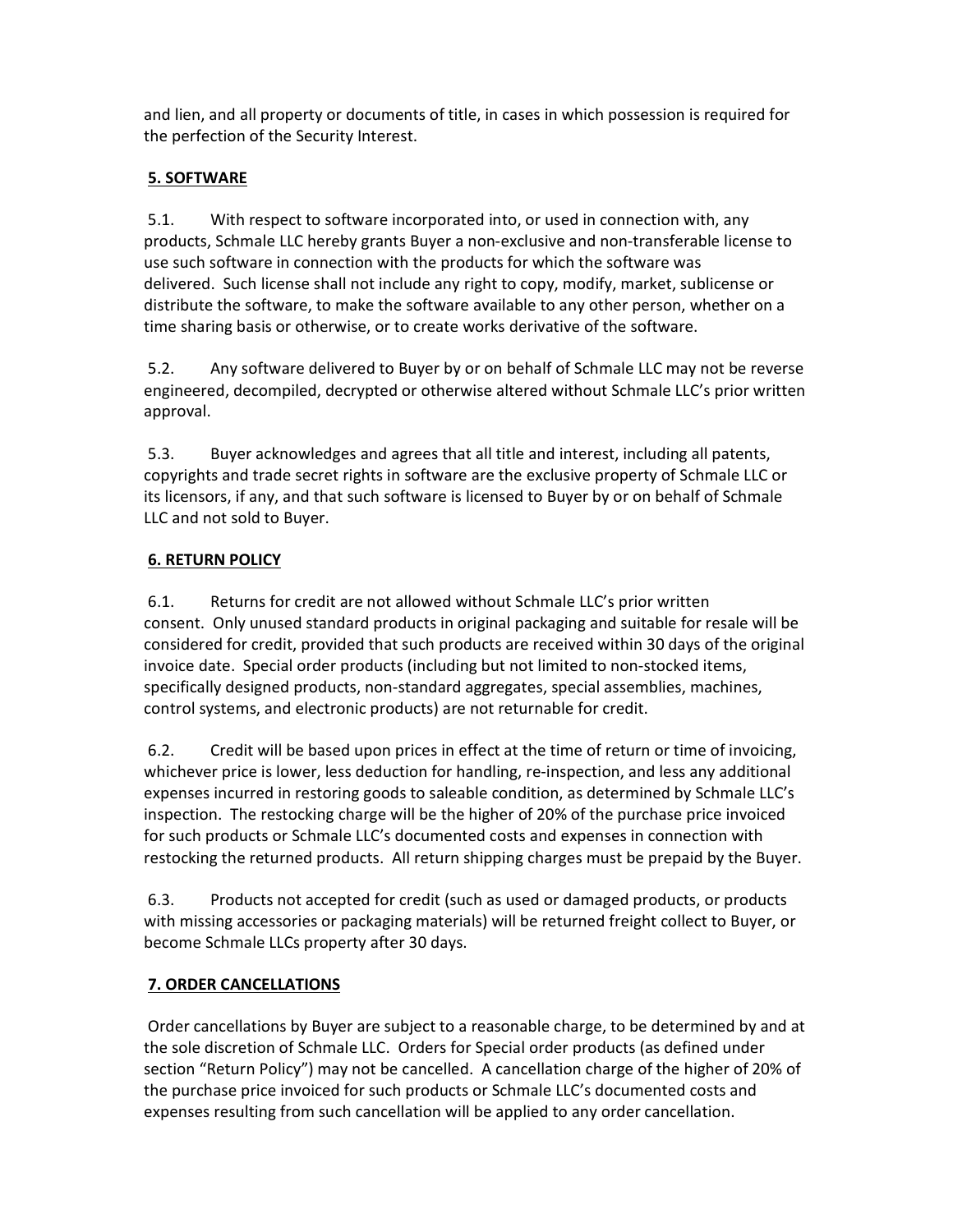#### 8. DESIGNS AND PUBLISHED DATA

 All designs and specifications are subject to change without notice. Such changes are not applicable to prior sales. Schmale LLC assumes no responsibility for changes to products already supplied. All data is sufficiently accurate for general use, however, any responsibility for errors or omissions is excluded. Certified prints are available on request at such charge as shall be in effect from time to time.

# 9. WARRANTY

9.1. Schmale LLC warrants to Buyer that the products will be free of defects in material and workmanship appearing within 3 months from the date of shipment; provided the products are used for the purpose intended and are maintained, handled, serviced and operated in accordance with the written instructions and manuals supplied by Schmale LLC or the manufacturer of the products (or developer of the software). Moving parts and wear items like pneumatic cylinders, motors, bearings and such are excluded from warranty. In no case Schmale LLC offers longer warranty than the vendor of the product. If the vendor of the product offers shorter warranty than Schmale LLC offers in general, the shorter warranty term applies.

9.2. If a warranty defect arises, Schmale LLC will, at its option, repair or replace the defective part or product or refund the purchase price thereof. Such repair, replacement or refund shall be the sole liability of Schmale LLC and the sole remedy of Buyer with respect to the defective product. Schmale LLC will not be liable to remove defective parts or material, or install replacement parts or material, or to pay for the same. In no event shall any warranty claims be made more than three (3) months after delivery of the purchased products, unless otherwise noted in writing by Schmale LLC.

9.3. Schmale LLC shall have no responsibility to repair, replace or issue refunds for products damaged as a result of (a) inadequate installation, handling, operation or maintenance of products (including without limitation, the installation, handling, operation or maintenance of products contrary to written instructions and/or recommendations of Schmale LLC), or (b) acts of Buyer or third parties, acts of God or Nature, modification, misapplication, abuse, or other similar events.

9.4. Unless expressly warranted in Schmale LLC's order confirmation, Schmale LLC makes no warranty that the products comply with applicable law, regulations or specifications in any jurisdiction in which the products may be sold, marketed or used, except for the designated use in the United States, its states, territories and possessions. Any governmental or other approvals necessary in connection with the resale, marketing, distribution or use of the products shall be the sole responsibility of Buyer.

 9.5. THIS WARRANTY IS PROVIDED IN LIEU OF ALL OTHER EXPRESS OR IMPLIED WARRANTIES; AND SCHMALE LLC SPECIFICALLY DISCLAIMS ANY AND ALL IMPLIED WARRANTIES OF MERCHANTABILITY OR FITNESS FOR A PARTICULAR PURPOSE. No agent, distributor or employee of Schmale LLC has authority to extend the scope of this warranty or make any other representation, promise or warranty with respect to the products.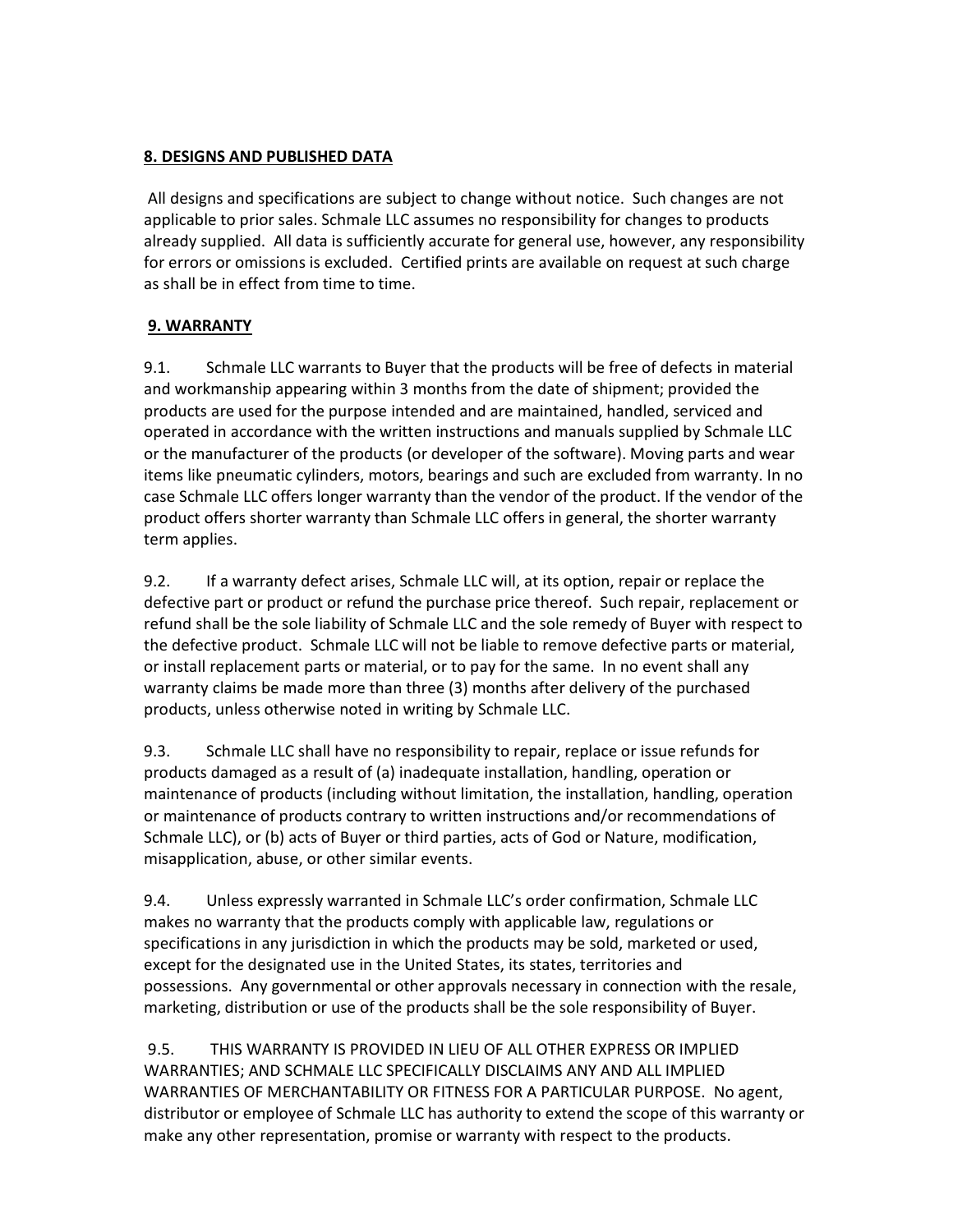#### 10. LIMITATION OF LIABILITY

 10.1. IN NO EVENT SHALL SCHMALE LLC BE LIABLE FOR ANY INDIRECT, SPECIAL, INCIDENTAL, CONSEQUENTIAL, PUNITIVE DAMAGES OF ANY KIND, OR DAMAGES CAUSED BY DELAY IN PERFORMANCE, INCLUDING BUT NOT LIMITED TO LOST PROFITS OR REVENUE, COST OF SUBSTITUTES, ARISING FROM OR IN ANY WAY CONNECTED TO THIS AGREEMENT OR ORDER, WHETHER FOR BREACH OF WARRANTY OR OTHER BREACH OF CONTRACT, NEGLIGENCE OR OTHER TORT. SCHMALE LLC'S MAXIMUM LIABILITY FOR ANY CLAIMS ARISING FROM OR IN ANY WAY CONNECTED TO THIS AGREEMENT OR ORDER, WHETHER IN CONTRACT OR TORT OR OTHERWISE, SHALL NOT EXCEED 100,000 USD OR THE INVOICED PURCHASE PRICE OF THE PRODUCT(S) GIVING RISE TO THE CLAIM WHICHEVER IS LESS.

 10.2. It is agreed and acknowledged that the provisions of these Terms allocate the risks between Schmale LLC and the Buyer in a fair and equitable manner, Schmale LLC's pricing reflects this allocation of risk, and but for this allocation and limitation of liability, Schmale LLC would not have agreed to sell the products to Buyer.

 10.3. In jurisdictions that limit the scope of, or preclude limitations or exclusions of, remedies or damages or of liability such as liability for gross negligence or willful misconduct or do not allow implied warranties to be excluded, the limitation or exclusion of warranties, remedies, damages or liability set forth herein are intended to apply to the maximum extent permitted by applicable law.

#### 11. INDEMNIFICATION

 11.1. Subject to the limitations set forth in these Terms, Buyer agrees to diligently defend, and hold harmless and indemnify, Schmale LLC and its directors, officers, employees, shareholders, affiliates, agents and representatives from and against any and all liability, claims, lawsuits, losses, demands, damages, costs and expenses, including, without limitation, attorney's fees and costs, expert's fees and costs, and court costs, (the "Losses") arising from any third party claim (i) due to any use of the products of any nature, except to the extent such Losses have been incurred as a direct result of a breach of Schmale LLC's warranty, Schmale LLC's willful and knowing infringement of the intellectual property rights of any third party, or Schmale LLC's gross negligence or willful misconduct, or (ii) arising out of any breach of any of Buyer's representations or covenants or other Terms contained in these Terms or any contract in which these Terms are incorporated or to which these Terms are attached or made part of, or (iii) arising out of the improper use, storage, handling, transportation, maintenance, modification or alteration of products by or on behalf of Buyer or any third party; or (iv) arising out of a design or specification which is provided by or on behalf of Buyer.

 11.2. Each indemnitee shall notify the indemnitor in writing within 10 days of the receipt of any claim, suit or proceeding, including any incidents involving personal injury or damage to property. The indemnitee shall cooperate with the indemnitor with regard to the defense of any suit or threatened suit. In the event of a claim involving an accident or safety issue, the indemnitor shall make available all statements, reports and tests concerning the incident. The indemnitor may assume control of the defense of any such claim, proceeding or suit and shall have the authority to settle or otherwise dispose of any such suit or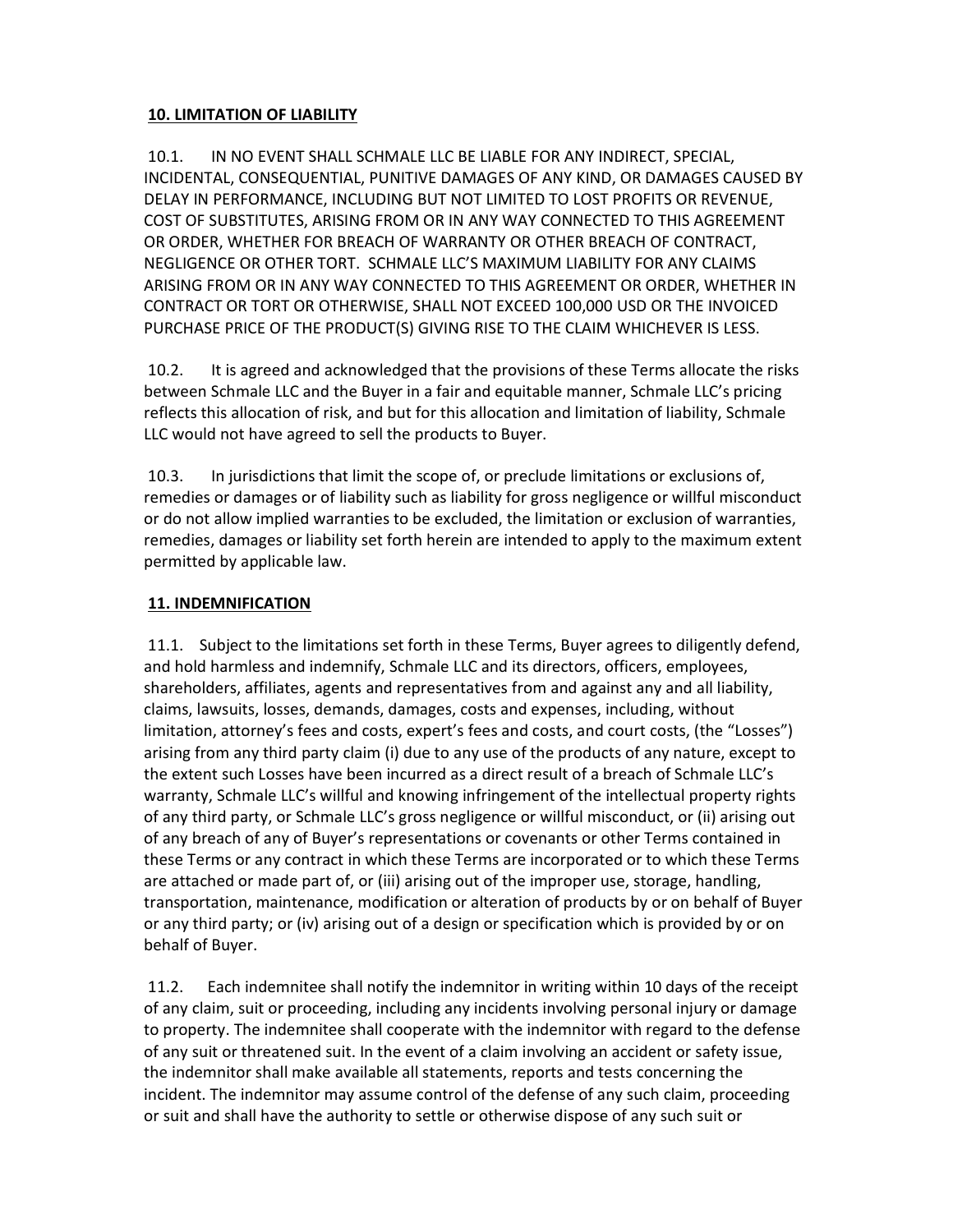threatened suit, and to appeal any adverse judgment which may be entered, except that the indemnitor shall obtain the indemnitee's prior written consent to any settlement.

#### 12. PROPRIETARY RIGHTS

 All inventions (whether patented or not), methods, processes, know-how, layouts, models, designs, sketches, drawings, blueprints, patterns, trade secrets, copyrights, mask works, trade names, registered and unregistered trademarks and service marks, proprietary materials or other intellectual property and all improvements or modifications relating to any of the foregoing, incorporated into or in any manner associated with or attached to the products or otherwise provided to Buyer (the "Schmale LLC Intellectual Property") are and shall at all times remain the sole property of Schmale LLC or its Licensors. Buyer agrees not to (a) modify, translate, decompile, reverse engineer, copy or duplicate the Schmale LLC Intellectual Property, nor to remanufacture or have remanufactured any products which incorporate the Schmale LLC Intellectual Property, (b) to use any of Schmale LLC's trademarks, service marks or trade names in any manner without the prior written permission of Schmale LLC, or (c) to infringe, or permit a third party to infringe, any such Schmale LLC Intellectual Property or to adapt the products in any way or to create a derivative work of any of the Schmale LLC Intellectual Property, except as may be authorized in writing by Schmale LLC. Any act or omission of Buyer contrary to the provisions of this Section 12 shall be a material breach of these Terms.

## 13. FORCE MAJEURE

 13.1. Schmale LLC shall not be liable for delays in performing contractual obligations due, in whole or in part, to any contingency beyond its reasonable control, including acts of God, fires, pandemics, accidents, strikes, labor disputes, floods, wars, terrorism, sabotage, or governmental laws, ordinances, rules or regulations or any other events, occurrences or conditions beyond Schmale LLC's control.

 13.2. If Buyer fails to accept delivery of any products due to reasons beyond Schmale LLC's control, Buyer shall nonetheless pay the purchase price for the products to Schmale LLC.

# 14. APPLICABLE LAW AND JURISDICTION

14.1. This Agreement is governed by and construed in accordance with the laws of the State of Georgia, without regard to its conflict of laws principles. The application of the United Nations Convention on Contracts for the International Sale of Goods is excluded. BOTH SCHMALE AND BUYER KNOWINGLY, VOLUNTARILY AND IRREVOCABLY WAIVE ALL RIGHTS TO A JURY TRIAL IN ANY ACTION OR PROCEEDING RELATED IN ANY WAY TO THIS AGREEMENT. Each party agrees that claims and disputes arising out of this Agreement must be decided exclusively in a federal or state court of competent jurisdiction located in a state in which Schmale maintains its principal place of business. Each party submits to the personal jurisdiction of such courts for the purpose of litigating any claims or disputes.

14.2. Place of fulfilment shall be the place from which we render performance.